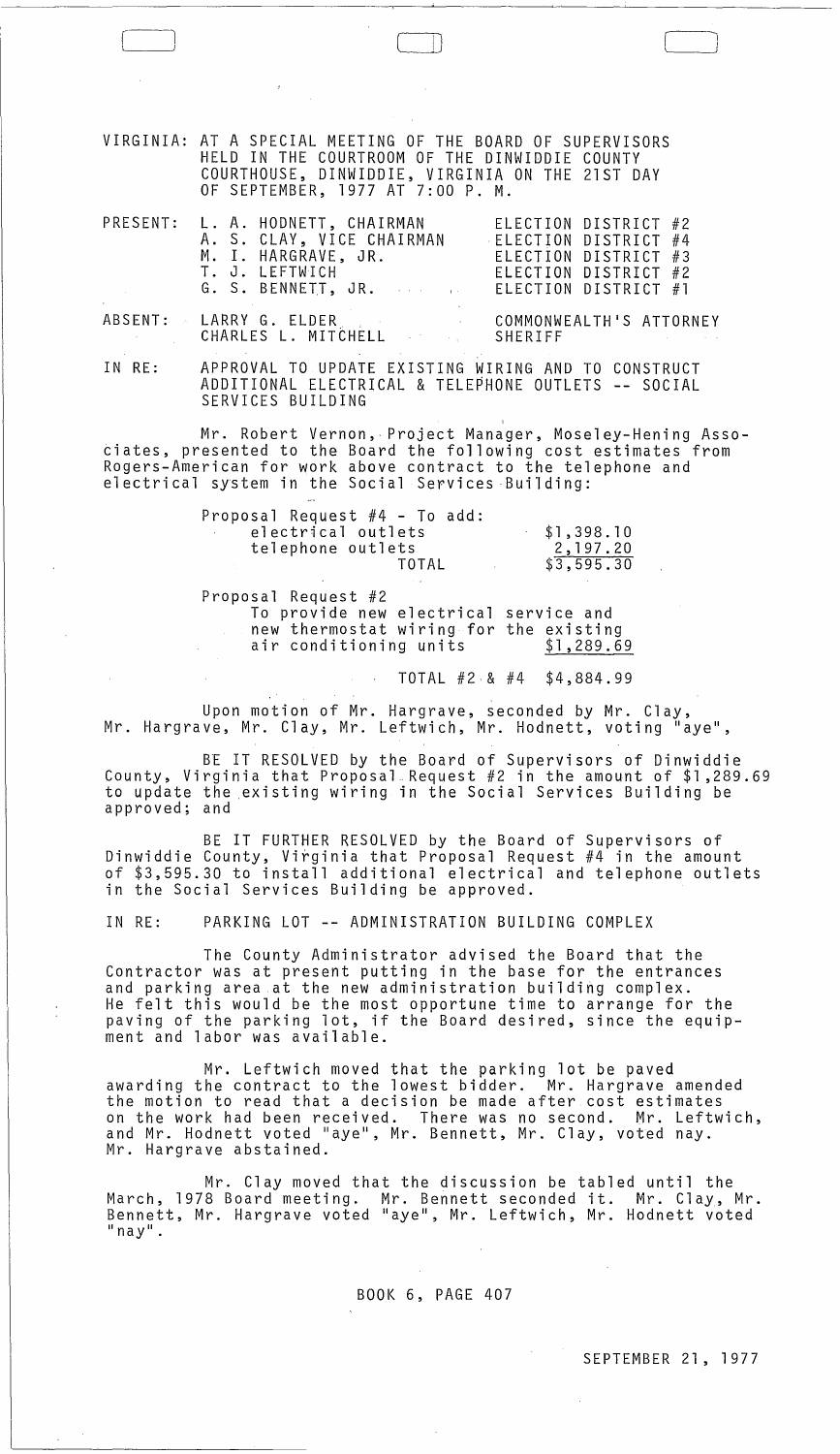IN RE: ROAD BESIDE DINWIDDIE FIRE DEPARTMENT

Upon motion of Mr. Hargrave, seconded by Mr. Bennett, Mr. Hargrave, Mr. Bennett, Mr. Clay, Mr. Hodnett, voting "aye", Mr. Leftwich voting "nay", the following resolution was adopted:

WHEREAS, Robert Vernon of Moseley-Hening Associates, Project Manager, for the new Administration Building, presented to the Board a drawing indicating the best location of a proposed road immediately North of the Dinwiddie Volunteer Fire Department that would allow ingress and egress to the parking area to the New Administration Building; and

WHEREAS, the location of the road requires that the County purchase from the Will-Knott Corporation .17 of an acre of land.

NOW THEREFORE BE IT RESOLVED by the Board of Super- visors of Dinwiddie County, Virginia that the County Administrator and the Commonwealth's Attorney are hereby directed to proceed with the purchase of the. 17 of an acre of land from the Will-Knott Corporation; and

BE IT FURTHER RESOLVED by the Board of Supervisors of Dinwiddie County, Virginia that Mr. Vernon is hereby instructed to proceed with the final design of this road and to secure bids on its construction as soon as possible; and

BE IT FURTHER RESOLVED by the Board of Supervisors of Dinwiddie County, Virginia that if the bids for the construction of this road are in the \$8,000 to \$10,000 range, the County Administrator is directed to phone each Board member for their approval of the road's construction.

IN RE: REPAIR OF BIRTH REGISTER - 1865-1896

Upon motion of Mr. Hargrave, seconded by Mr. Bennett, Mr. Hargrave, Mr. Bennett, Mr. Clay, Mr. Leftwich, Mr. Hodnett voting "aye", the following resolution was adopted:

WHEREAS, the Birth Register, located in the Clerk's Office dated 1865-1896, is in need of repair to retain its value; and

WHEREAS, it has been determined that the book can be repaired at an approximate cost of \$1100.00;

NOW THEREFORE BE IT RESOLVED by the Board of Supervisors of Dinwiddie County, Virginia that the Clerk of the Circuit Court is authorized to have the Birth Register, dated 1865-1896, repaired; and

BE IT FURTHER RESOLVED by the Board of Supervisors of Dinwiddie County, Virginia, that funds be set aside for the cost of the repair.

IN RE: DISCUSSION OF STREET SIGNS -- WEST PETERSBURG AREA, WOODSTREAM ROAD AND DUNCAN ROAD

Mr. Loid Hodnett presented a request to the Board to erect new street signs at the entrance of the following roads: Duncan Road, Woodstream Road, and Routes 1308, 1309, 1310, 1311 1312 entering the West Petersburg area from U. S. #1. Mr. Leftwich moved that the County purchase and have these seven street signs installed. There was no second. Mr. Hodnett and Mr. Leftwich voted "aye", Mr. Clay, Mr. Bennett voted "nay". Mr. Hargrave abstained.

The Board instructed the County Administrator to obtain input from the Virginia Department of Highways and Transportation to establish a policy for erecting street signs to be considered at the October meeting.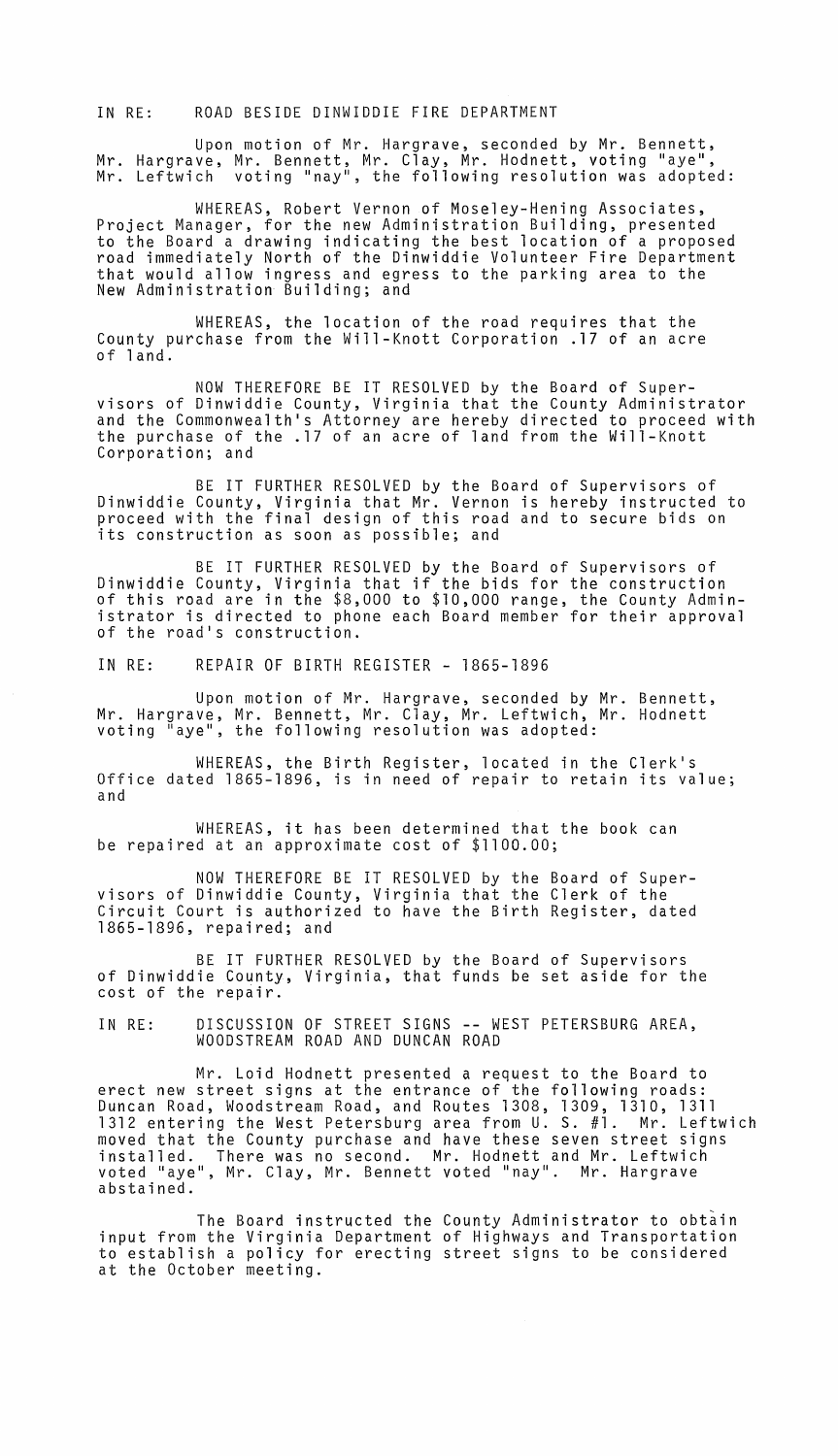## IN RE: ADOPTION OF DEPOSIT RESOLUTION -- BANK OF VIRGINIA

Upon motion of Mr. Leftwich, seconded by Mr. Bennett, Mr. Leftwich, Mr. Bennett, Mr. Clay, Mr. Hargrave, Mr. Hodnett, voting "aye"

BE IT RESOLVED by the Board of Supervisors of Dinwiddie County, Virginia

1. That an account or accounts be opened and maintained with the Bank, subject to the Bank's present and future, regulations, in which funds of this County may be deposited, subject to withdrawal or charge at any time, or in the case of time or savings accounts, subject to the withdrawal restrictions of applicable state or federal law and regulations; all withdrawals from demand, time and<br>savings accounts to be upon instruments or orders for the payment of money when made, drawn or accepted by any of the persons authorized; that the Bank need not inquire into the circumstances of issuance of such instruments or orders or the disposition of proceeds, *even* if such instruments or orders are drawn or endorsed to the order of any person who made or accepted them or to bearer or cash or payble to the Bank or others for such person's account; that endorsement of deposited items or instruments may be in writing or by stamp without designation of the person endorsing, and that anyone affixing the County's endorsement may also waive demand, protest and notice of protest or dishonor.

2. That the names and signatures of persons authorized to sign will be furnished to said Bank by each department of the County on forms provided by the Bank.

3. That this certificate is to remain in full force and effect as authority to the Bank to act thereon until written notice of its amendment or alteration, and the nature thereof, or of its revocation, shall have been delivered to the Bank; and,

4. That the foregoing resolutions are in conformity with the constitution, by-laws and/or rules and regulations of this County;

BE IT FURTHER RESOLVED by the Board of Supervisors of Dinwiddie County, Virginia that the County Administrator is authorized to sign said resolution on behalf of the County of Dinwiddie.

## IN RE: EXECUTIVE SESSION

Upon motion of Mr. Leftwich, seconded by Mr. Bennett, Mr. Leftwich, Mr. Bennett, Mr. Clay, Mr. Hargrave, Mr. Hodnett, voting lIaye ll , the Board *moved* into Executive Session at 8:45 P. M. to discuss land and personnel matters. The Board *reconvened* at 9:20 P. M.

IN RE: EMPLOYMENT OF FULL-TIME'EQUIPMENT OPERATOR -- DINWIDDIE LANDFILL

Upon motion of Mr. Leftwich, seconded by Mr. Hargrave, Mr. Leftwich, Mr. Hargrave, Mr. Clay, Mr. Bennett, Mr. Hodnett, voting lIaye ll , the following'resolution was adopted:

WHEREAS, John M. Loftis, Director of Sanitation, appeared before the Board to request an additional full-time position of Equipment Operator for the Landfill; and

WHEREAS, it has become necessary to operate trash pickup six days a week, including Sundays; and

 $\sim 40$ 

WHEREAS, Mr. Phillip Brooks has been working part-time to aid the Landfill Department in the weekend pickups and other extremely busy periods of time; and

## BOOK 6, PAGE 408

in Lin